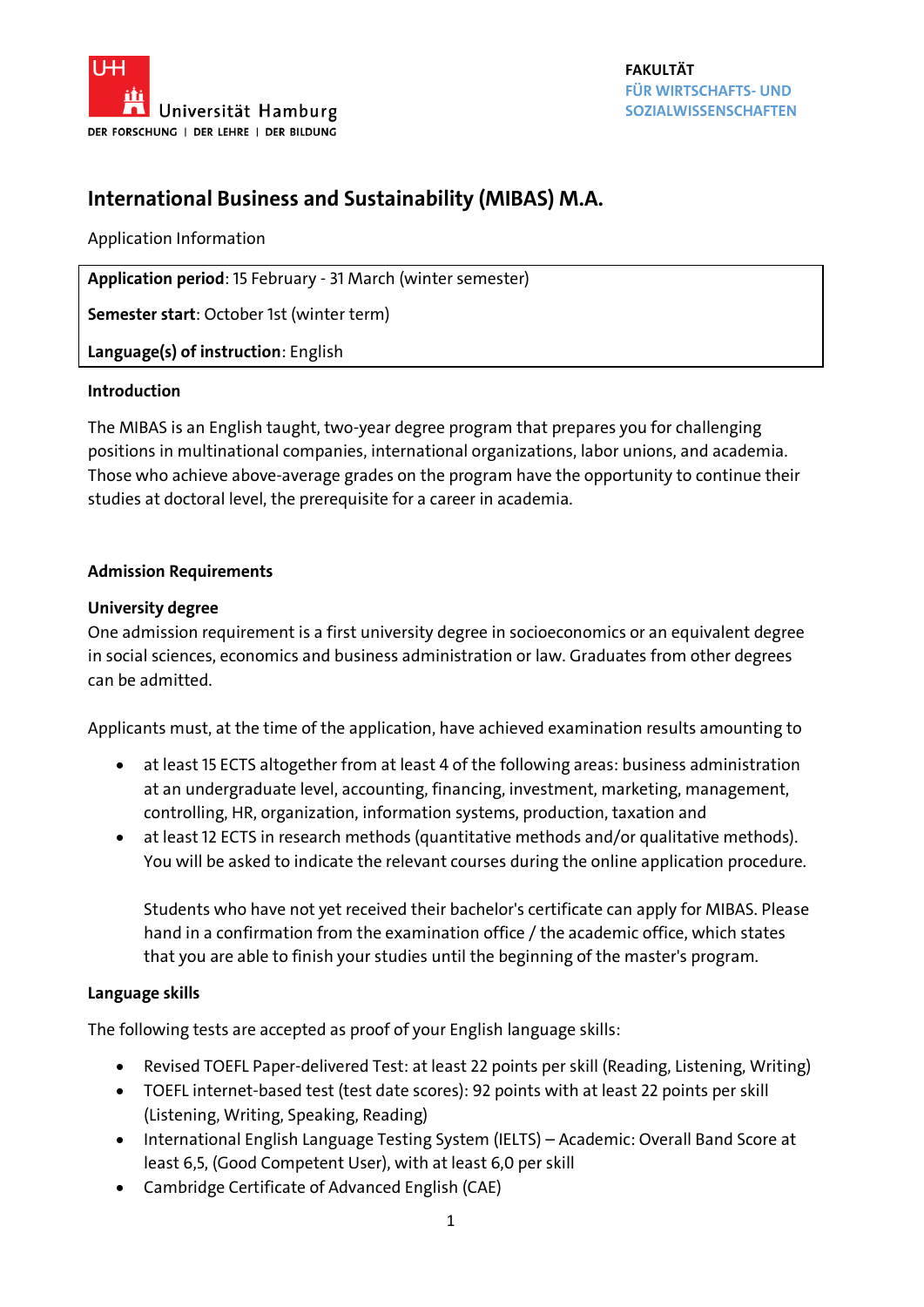

- Cambridge Certificate of Proficiency in English (CPE)
- Cambridge Higher Business English Certificate (BEC)

The test may not be more than 2 years old at the time of application. Applicants, who have not received their test results yet when applying, can hand in one of the accepted English language certificates later upon matriculation at Universität Hamburg. Please plan and prepare for your English examinations well before you apply.

Applicants do not need to prove German proficiency.

For details of the legal basis for this regulation, please see the admission bylaws for your chosen degree program[: www.uni-hamburg.de/zugang-master](http://www.uni-hamburg.de/zugang-master)

# **Recognition of transcripts for degree programs completed at foreign higher education institutions**

Applicants with a first university degree from outside of Germany need to have their foreign education certificates recognized in order to apply to MIBAS at Universität Hamburg. Before applying to MIBAS, you need to apply for the recognition of your degree. Information about applying for recognition is provided here[: https://www.uni-](https://www.uni-hamburg.de/en/campuscenter/bewerbung/international/studium-mit-abschluss/anerkennung-auslaendischer-schulbildung.html)

[hamburg.de/en/campuscenter/bewerbung/international/studium-mit-abschluss/anerkennung](https://www.uni-hamburg.de/en/campuscenter/bewerbung/international/studium-mit-abschluss/anerkennung-auslaendischer-schulbildung.html)[auslaendischer-schulbildung.html](https://www.uni-hamburg.de/en/campuscenter/bewerbung/international/studium-mit-abschluss/anerkennung-auslaendischer-schulbildung.html)

# **Application**

#### **Online Application**

You will need to complete the online application available on Universität Hamburg's application portal during the application period: [www.uni-hamburg.de/online-application.](http://www.uni-hamburg.de/online-application) Please create a user account, enter your information online, upload the required documents to your online application and submit your application online.

The application procedure for the master program is an online procedure. This means that you do not need to submit any documents in paper form or via email to Universität Hamburg. Instead, you have to upload the documents. Selection is based on the information you provide online and the documents you upload.

If you want to submit an additional special application (e.g. hardship application), you will need to send this special application separately via the online application portal together with the required proofs as an upload by the application deadline. For more information on special applications, please see [www.uni-hamburg.de/sonderantrag](https://www.uni-hamburg.de/en/campuscenter/bewerbung/bachelor-staatsexamen/sonderantraege.html) and [www.uni-hamburg.de/info](http://www.uni-hamburg.de/info-master)[master.](http://www.uni-hamburg.de/info-master)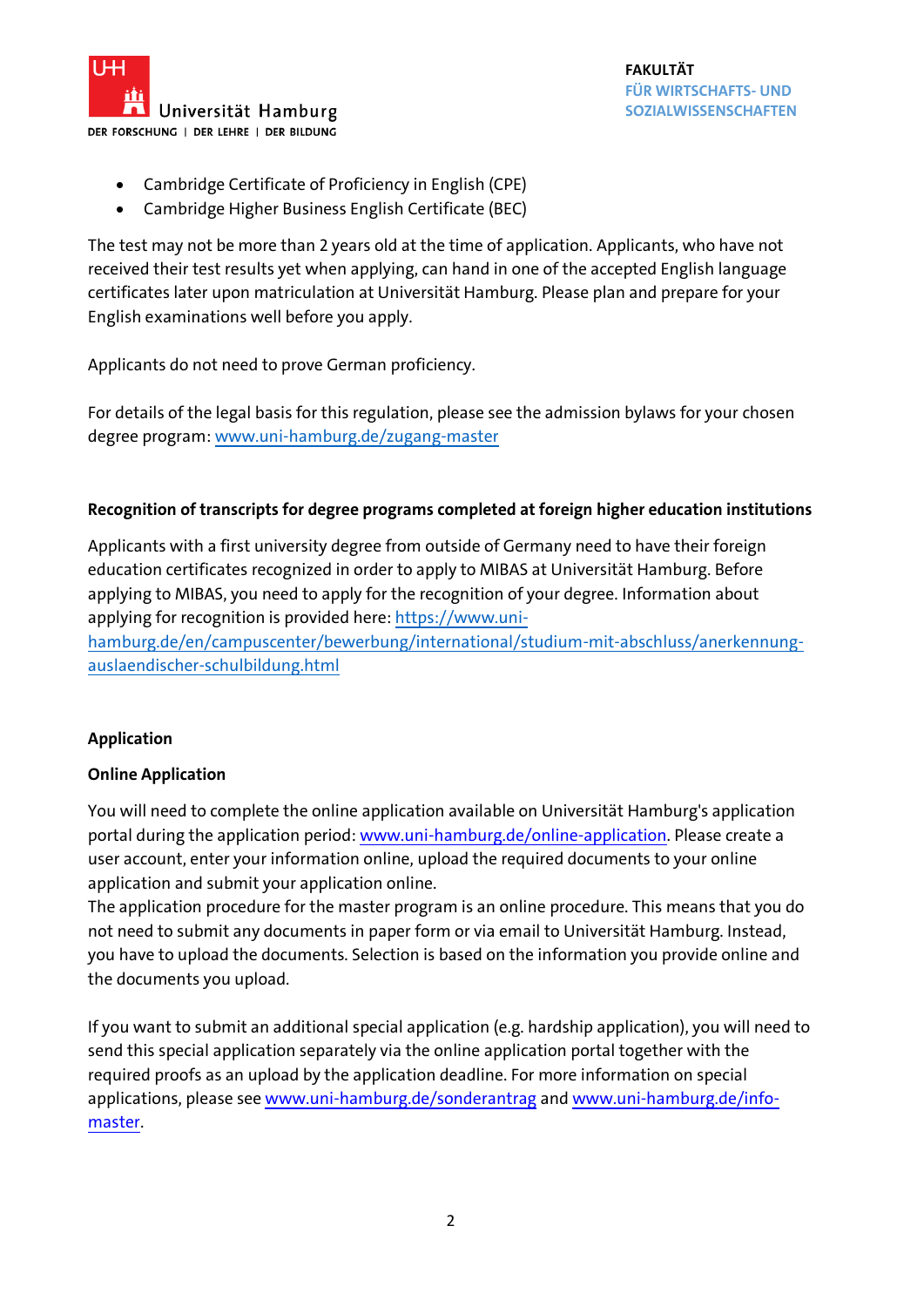

#### **Documents to submit**

During the application process, you will be asked to upload the following documents in the online application form:

- Scan of the first degree certificate (if not yet available, a current transcript of records suffices)
- Transcript of records / official overview of grades including grade point average
- Proof of background knowledge in business administration and in research methods: e.g. your transcript proving at least 15 ECTS credits (or equivalent) in business administration and at least 12 ECTS credits (or equivalent) in research methods
- For applicants holding a degree from a university outside of Germany: recognition of your foreign educational qualification [\(https://www.wiso.uni-hamburg.de/studienbuero](https://www.wiso.uni-hamburg.de/studienbuero-sozialoekonomie/studiengaenge/ma-mibas/bewerbung-mibas.html#8520422)[sozialoekonomie/studiengaenge/ma-mibas/bewerbung-mibas.html#8520422\)](https://www.wiso.uni-hamburg.de/studienbuero-sozialoekonomie/studiengaenge/ma-mibas/bewerbung-mibas.html#8520422)
- Written justification of your choice of degree. Please justify your choice of program based on the points listed on the program's website: [https://www.wiso.uni](https://www.wiso.uni-hamburg.de/studienbuero-sozialoekonomie/studiengaenge/ma-mibas/bewerbung-mibas.html#8521232)[hamburg.de/studienbuero-sozialoekonomie/studiengaenge/ma-mibas/bewerbung](https://www.wiso.uni-hamburg.de/studienbuero-sozialoekonomie/studiengaenge/ma-mibas/bewerbung-mibas.html#8521232)[mibas.html#8521232](https://www.wiso.uni-hamburg.de/studienbuero-sozialoekonomie/studiengaenge/ma-mibas/bewerbung-mibas.html#8521232)
- Proof of English language skills
- Curriculum Vitae (CV), in English

For documents not issued in German or English, a certified German or English translation is required.

# **Selection criteria**

If the number of applicants exceeds the number of places available, a selection procedure will be necessary:

Applicants are divided into two groups:

- "Bildungsinländer": Applicants without German citizenship who have obtained their higher education entrance qualification (e.g. Abitur) in Germany. Applicants with German citizenship are allocated to the group of 'domestic students' as well, regardless of the country of their higher education entrance qualification.
- "Bildungsausländer": All non-German applicants who have obtained their higher education entrance qualification (e.g. USA: High School Diploma, Pakistan: Higher Secondary (School) Certificate, etc.) outside of Germany.

Each group is allocated 50% of the available places on the program. Applicants are ranked within their group according to the following criteria:

Grade achieved in first degree (weighted 60%)